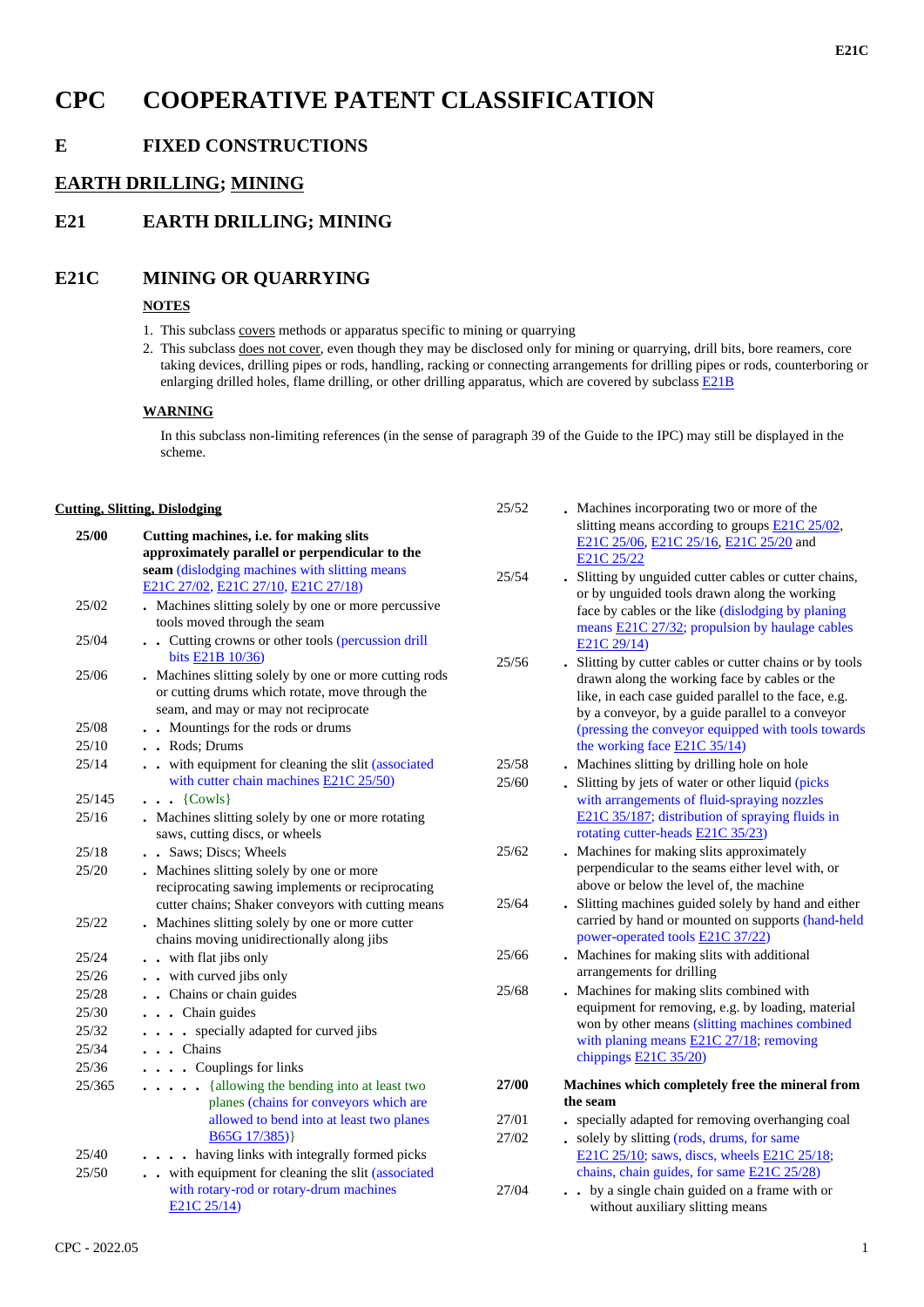| 27/06        | with a slewing frame.                                                   |
|--------------|-------------------------------------------------------------------------|
| 27/08        | with additional means for cutting the mineral into                      |
|              | blocks                                                                  |
| 27/10        | by both slitting and breaking-down                                      |
| 27/12        | breaking-down effected by acting on the vertical                        |
|              | face of the mineral, e.g. by percussive tools                           |
| 27/122       | . {with breaking-down members having a                                  |
|              | striking action}                                                        |
| 27/124       | . { with rotatable cutters provided with breaking-                      |
|              | down members }                                                          |
| 27/126       | {with slitting and breaking-down members<br>$\ddot{\phantom{0}}$        |
|              | situated in parallel on an intermediary level}                          |
| 27/128       | {with breaking-down members functioning on                              |
|              | the slitting level}                                                     |
| 27/14        | breaking-down effected by force or pressure                             |
|              | applied to side of slit, e.g. by wedges (breaking-                      |
|              | down by means inserted in boreholes                                     |
|              | E21C 37/00)                                                             |
| 27/16        | . . with means for both slitting and breaking-down                      |
| 27/18        | by both slitting and planing                                            |
| 27/20        | Mineral freed by means not involving slitting                           |
| 27/22        | by rotary drills with breaking-down means, e.g.                         |
|              | wedge-shaped drills {, i.e. the rotary axis of the                      |
|              | tool carrier being substantially perpendicular to                       |
|              | the working face, e.g. MARIETTA-type (similar                           |
|              | machines for tunneling <b>E21D</b> 9/102)}                              |
| 27/24        | by milling means acting on the full working face                        |
|              | {, i.e. the rotary axis of the tool carrier being                       |
|              | substantially parallel to the working face (similar                     |
|              | machines for tunneling E21D 9/1026)}                                    |
| 27/26        | . by closely adjacent cutter chains acting on the full                  |
|              | working face                                                            |
| 27/28        | . by percussive drills with breaking-down means,                        |
|              | e.g. wedge-shaped tools                                                 |
| 27/30        | . by jaws, buckets or scoops that scoop-out the<br>mineral              |
| 27/32        | by adjustable or non-adjustable planing means<br>$\bullet$              |
|              | with or without loading arrangements (by                                |
|              | percussed planing means E21C 27/46)                                     |
| 27/34        | Machine propelled along the working face by                             |
|              | cable or chain                                                          |
| 27/35        | • Ram-ploughs                                                           |
| 27/36        | Machine self-propelled along the working face<br>$\ddot{\phantom{0}}$   |
| 27/38        | Machine stationary while planing in an arc<br>$\ddot{\phantom{0}}$      |
| 27/40        | Machine and its planing tool making alternative<br>$\ddot{\phantom{0}}$ |
|              | step-wise movements along the working face                              |
| 27/42        | combined with scraper or collector box<br>$\ddot{\phantom{0}}$          |
| 27/44        | . Planing knives (mining picks $E21C$ 35/18)                            |
| 27/46        | by percussed planing means                                              |
|              |                                                                         |
| <b>29/00</b> | Propulsion of machines for slitting or completely                       |
|              | freeing the mineral from the seam                                       |
| 29/02        | . by means on the machine exerting a thrust against                     |
|              | fixed supports                                                          |
| 29/04        | . by cable or chains                                                    |
| 29/06        | anchored at one or both ends to the mine working                        |
|              | face {(propulsion using fixed racks along which                         |
|              | the machine is running $E21C 29/02$ )                                   |
| 29/08        | . Anchoring arrangements (for anchoring of                              |
|              | conveyors only <b>E21F 13/00</b> )                                      |
| 29/10        | • Cable or chain co-operating with a winch or the                       |
|              | like on the machine                                                     |

| 29/12  | Machines propelled by thrust or pull against a<br>part alternately anchored to and released from a<br>cable or chain                                 |
|--------|------------------------------------------------------------------------------------------------------------------------------------------------------|
| 29/14  | by haulage cable or chain pulling the machine<br>along the working face                                                                              |
| 29/145 | {Means for tensioning the haulage chains or<br>$\ddot{\phantom{0}}$<br>cables }                                                                      |
| 29/16  | Winches or other means for pulling cable or<br>chain (winches in general B66D)                                                                       |
| 29/18  | Coupling and uncoupling machine to cable or<br>chain                                                                                                 |
| 29/185 | . {with coupling or uncoupling of the machine<br>at will }                                                                                           |
| 29/20  | . . with safety devices operating in the event of<br>breakage of the cable or chain                                                                  |
| 29/22  | . by wheels, endless tracks or the like { (propulsion<br>using fixed racks along which the machine is<br>running <b>E21C</b> 29/02)}                 |
| 29/24  | . Trucks carrying the machine while working                                                                                                          |
| 29/26  | with means for adjustably positioning the<br>machine on the truck                                                                                    |
| 29/28  | adjusting the height of the whole machine<br>$\ddot{\phantom{a}}$                                                                                    |
| 31/00  | Driving means incorporated in machines for<br>slitting or completely freeing the mineral from the                                                    |
|        | seam                                                                                                                                                 |
| 31/02  | for cutting or breaking-down devices                                                                                                                 |
| 31/025 | {by another slitting or extracting member}<br>$\ddot{\phantom{0}}$                                                                                   |
| 31/04  | - imparting both a rotary and reciprocating motion                                                                                                   |
| 31/06  | actuated by an endless cable or chain<br>$\ddot{\phantom{a}}$<br>$\bullet$                                                                           |
| 31/08  | for adjusting parts of the machines                                                                                                                  |
| 31/10  | for slewing parts of the machines                                                                                                                    |
| 31/12  | Component parts                                                                                                                                      |
| 33/00  | Trucks or other devices for transporting machines<br>for slitting or completely freeing the mineral from<br>the seam                                 |
| 33/02  | . with equipment for loading or unloading the<br>machine on to or from the truck                                                                     |
| 33/025 | • • {the unloaded machine remaining connected to<br>the transport vehicle}                                                                           |
| 35/00  | Miscellaneous items relating to machines for<br>slitting or completely freeing the mineral from the<br>seam                                          |
| 35/02  | • Locking equipment for slewable parts                                                                                                               |
| 35/04  | . Safety devices (operating in the event of breakage<br>of a haulage cable or chain E21C 29/20)                                                      |
| 35/043 | {Protection against overload during transfer of<br>$\ddot{\phantom{a}}$<br>machines for slitting or completely freeing the<br>mineral from the seam} |
| 35/046 | • {Protection of cables or pipes for supplying<br>power}                                                                                             |
| 35/06  | . Equipment for positioning the whole machine in<br>relation to its substructure                                                                     |
| 35/08  | Guiding the machine                                                                                                                                  |
| 35/10  | by feelers contacting the working face<br>$\ddot{\phantom{a}}$                                                                                       |
| 35/12  | along a conveyor for the cut mineral<br>$\ddot{\phantom{0}}$                                                                                         |
| 35/125 | {Means for inclining the conveyor}<br>$\ddot{\phantom{0}}$                                                                                           |
| 35/14  | . Equipment for pressing the conveyor towards<br>the working face                                                                                    |
| 35/16  | by making use of the timbering, filling, or other<br>supports                                                                                        |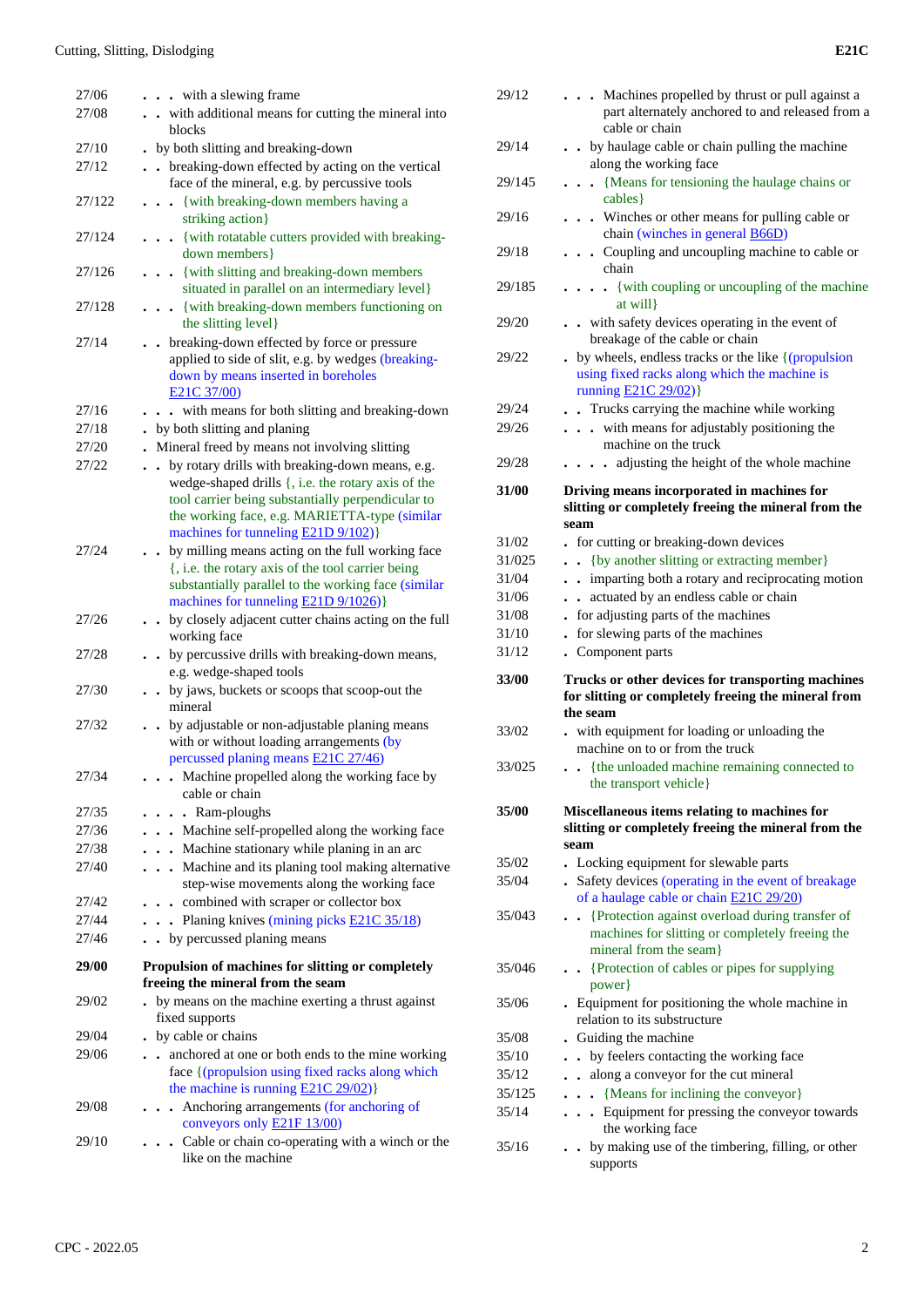| 35/18   | . Mining picks; Holders therefor (planing knives<br>E21C 27/44 {; pick-like bits for milling stone like<br>materials $B28D$ 1/186})                                                                                                                        |
|---------|------------------------------------------------------------------------------------------------------------------------------------------------------------------------------------------------------------------------------------------------------------|
| 35/183  | - with inserts or layers of wear-resistant material<br>{(drill bits with wear-resistant parts E21B 10/46)}                                                                                                                                                 |
|         |                                                                                                                                                                                                                                                            |
| 35/1831 | . {Fixing methods or devices}                                                                                                                                                                                                                              |
| 35/1833 | $\cdots$ {Multiple inserts}                                                                                                                                                                                                                                |
| 35/1835 | . {Chemical composition or specific material}                                                                                                                                                                                                              |
| 35/1837 | {characterised by the shape}                                                                                                                                                                                                                               |
| 35/184  | . . {Reversible picks, i.e. having two working ends,<br>one operating, the other in reserve}                                                                                                                                                               |
| 35/186  | . {using a locking piston actuated hydraulically,<br>e.g. by spraying-fluid pressure}                                                                                                                                                                      |
| 35/187  | . . with arrangement of fluid-spraying nozzles<br>(supply of fluid to the nozzles <b>E21C 35/22</b> )                                                                                                                                                      |
| 35/188  | . {characterised by adaptations to use an extraction<br>tool }                                                                                                                                                                                             |
| 35/19   | . Means for fixing picks or holders                                                                                                                                                                                                                        |
| 35/191  | . { for fixing holders }                                                                                                                                                                                                                                   |
| 35/193  | . using bolts as main fixing elements                                                                                                                                                                                                                      |
| 35/1933 | {the picks having a cylindrical shank}<br>.                                                                                                                                                                                                                |
| 35/1936 | {the picks having a square- or rectangular-<br>.<br>section shank}                                                                                                                                                                                         |
| 35/197  | using sleeves, rings or the like, as main fixing<br>elements                                                                                                                                                                                               |
| 35/20   | . General features of equipment for removal of<br>chippings, e.g. for loading on conveyor                                                                                                                                                                  |
| 35/22   | . Equipment for preventing the formation of, or for<br>removal of, dust (picks with arrangement of fluid-<br>spraying nozzles <b>E21C 35/187</b> ; {removing dust<br>while drilling E21B 21/011})                                                          |
| 35/223  | {Equipment associated with mining machines for<br>$\ddot{\phantom{0}}$<br>sucking dust-laden air from the cutting area, with<br>or without cleaning of the air}                                                                                            |
| 35/226  | . {Control valves for the spraying liquid used in<br>dust suppression systems}                                                                                                                                                                             |
| 35/23   | Distribution of spraying-fluids in rotating cutter-<br>$\ddot{\phantom{0}}$<br>heads                                                                                                                                                                       |
| 35/24   | . Remote control specially adapted for machines for<br>slitting or completely freeing the mineral (control in<br>general G05)                                                                                                                              |
| 37/00   | Other methods or devices for dislodging with or                                                                                                                                                                                                            |
|         | without loading (breaking-down by means inserted in<br>slits <b>E21C</b> 27/14)                                                                                                                                                                            |
| 37/005  | {by projectiles}                                                                                                                                                                                                                                           |
| 37/02   | . by wedges                                                                                                                                                                                                                                                |
| 37/04   | . by devices with parts pressed mechanically against<br>the wall of a borehole {or a slit}                                                                                                                                                                 |
| 37/06   | . by making use of hydraulic or pneumatic pressure in<br>a borehole                                                                                                                                                                                        |
| 37/08   | • Devices with pistons, plungers, or the like,<br>pressed locally against the wall of the borehole<br>$\{(\underline{E21C} \ 37/10} \$ takes precedence) $\}$                                                                                              |
| 37/10   | . . Devices with expanding elastic casings                                                                                                                                                                                                                 |
| 37/12   | by injecting into the borehole a liquid, either<br>initially at high pressure or subsequently<br>subjected to high pressure, e.g. by pulses,<br>by explosive cartridges acting on the liquid<br>(slitting by jets of water <b>E21C 25/60</b> ; blasting by |
|         | explosives <b>F42D</b> )                                                                                                                                                                                                                                   |
| 37/14   | by compressed air; by gas blast; by gasifying<br>liquids                                                                                                                                                                                                   |

| 39/00 | Devices for testing in situ the hardness or other<br>properties of minerals, e.g. for giving information<br>as to the selection of suitable mining tools |
|-------|----------------------------------------------------------------------------------------------------------------------------------------------------------|
| 37/26 | . Chisels or other cutting tools not mentioned before                                                                                                    |
| 37/24 | . . Pick hammers (pneumatic hammers in general<br>B25D; percussion drilling E21B 1/00)                                                                   |
|       | specially adapted for dislodging minerals (slitting<br>machines guided solely by hand E21C 25/64)                                                        |
| 37/22 | . Hand tools or hand-held power-operated tools                                                                                                           |
| 37/20 | • by ultrasonics                                                                                                                                         |
| 37/18 | • by electricity                                                                                                                                         |
| 37/16 | . by fire-setting or by similar methods based on a heat<br>effect (drilling by use of heat E21B 7/14)                                                    |
|       |                                                                                                                                                          |

#### **Methods of mining or quarrying; Open-pit mining; Layouts**

**therefor** (methods or apparatus for obtaining oil, gas, water, soluble or meltable materials or a slurry of minerals from wells E21B 43/00)

| 41/00 | Methods of underground or surface mining                  |
|-------|-----------------------------------------------------------|
|       | (E21C 45/00 takes precedence); Layouts therefor           |
|       | (for peat <b>E21C 49/00</b> )                             |
| 41/16 | Methods of underground mining (winning machines           |
|       | therefor <b>E21C 25/00</b> - <b>E21C 39/00</b> ); Layouts |
|       | therefor                                                  |
| 41/18 | . for brown or hard coal                                  |
| 41/20 | • for rock salt or potash salt                            |
| 41/22 | • for ores, e.g. mining placers                           |
| 41/24 | . . for oil-bearing deposits                              |
| 41/26 | Methods of surface mining (machines for obtaining,        |
|       | or the removal of, materials in open-pit mines            |
|       | $E21C$ 47/00); Layouts therefor                           |
| 41/28 | . . for brown or hard coal                                |
| 41/30 | - for ores, e.g. mining placers                           |
| 41/31 | $\bullet$ {for oil-bearing deposits}                      |
| 41/32 | Reclamation of surface-mined areas (machines or           |
|       | methods for treating or working soil for agricultural     |
|       | purposes A01B 77/00, A01B 79/00; machines for             |
|       | back-filling <b>E02F</b> 5/22)                            |
| 45/00 | Methods of hydraulic mining; Hydraulic monitors           |
|       | (E21C 25/60 takes precedence)                             |
| 45/02 | Means for generating pulsating fluid jets                 |
| 45/04 | . . by use of highly pressurised liquid                   |
| 45/06 | by use of compressed gases                                |
| 45/08 | Automatic or remote control of hydraulic monitors         |
|       |                                                           |
| 47/00 | Machines for obtaining or the removal of materials        |
|       | in open-pit mines (obtaining peat <b>E21C 49/00</b> )     |
| 47/02 | for coal, brown coal, or the like (dredgers or soil-      |
|       | shifting machines in general <b>E02F</b> )                |
| 47/04 | . . Conveyor bridges used in co-operation with the        |
|       | winning apparatus                                         |
| 47/06 | . Cableway conveyors used in co-operation with            |
|       | the winning apparatus (underground hauling                |
|       | E21F 13/00)                                               |
| 47/08 | Devices for cutting-out partings, e.g. layers of          |
|       | sand between seams of coal                                |
| 47/10 | for quarrying stone, sand, gravel, or clay                |
| 49/00 | <b>Obtaining peat; Machines therefor (treating peat</b>   |
|       |                                                           |
|       | C10F                                                      |
| 49/02 | . by excavating                                           |